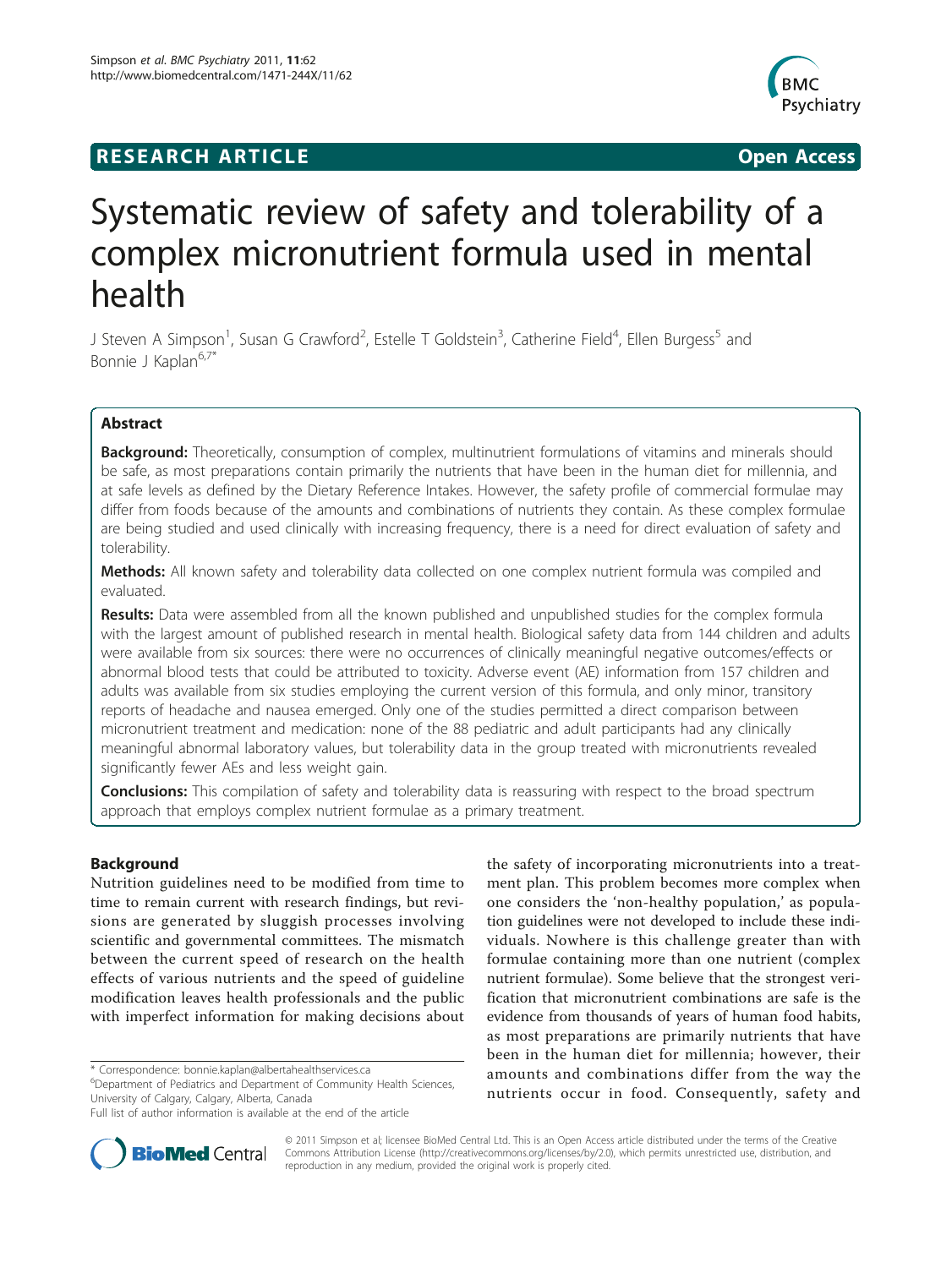tolerability information on formulae that combine various micronutrients (vitamins, minerals, amino acids, essential fatty acids) could have potential value for many people who suffer from illnesses for which there are currently no (or severely limited) effective cures.

The Dietary Reference Intakes in North America (DRIs) provide guidance on the quantities of vitamins and minerals thought to be safe for long term ingestion by the healthy population, called the Tolerable Upper Intake Levels (ULs). But the DRIs pertain only to singlenutrient consumption, and their application to composite formulae can result in peculiar interpretations. For instance, the UL for folate is 1 mg/day because a higher level might mask a B12 deficiency. This effect may be a concern, but likely only to a specific group in the population at risk of B12 deficiency and only when an individual takes a single nutrient supplement. Most complex formulae with B vitamins would contain both, so the risk of masking a vitamin deficiency would be minimized. In addition, the DRIs and ULs are based on the healthy population and their application to individuals with a clinical diagnosis is not known. As there is an incomplete understanding of the nutrient needs of those not considered to be 'healthy' North Americans, by default the DRIs become the guidelines for everyone. Knowing the safety profile of a complex formula used by people with mental health diagnoses would add value beyond DRI information.

The potential unsuitability of applying the upper limits of the DRIs to multi-ingredient formulae aimed at those who might fall outside the definition of the 'healthy population' is important because the study of the health benefits of micronutrients has increased rapidly in the past decade. Various mixed or single nutrient formulae have been shown to increase resistance to communicable diseases [[1\]](#page-5-0), decrease the risk of birth defects [[2](#page-5-0)], be effective in treating specific problems such as sexual dysfunction [[3\]](#page-5-0), prevent hip fractures [[4](#page-5-0)], and improve immune function [[5\]](#page-5-0). A randomized controlled trial (RCT) in 445 hospitalized elderly patients revealed significantly fewer re-admissions in those who received a broad-based vitamin-mineral treatment [[6\]](#page-5-0). Recently, Shea and colleagues have been reporting positive benefits from a six-ingredient formula in patients with Alzheimer's [\[7](#page-5-0),[8\]](#page-5-0). Positive findings such as these increase the likelihood that research and clinical use of complex micronutrient formulae will continue to expand in the coming years. Hence, information on safety and tolerability is important for public health.

## Rationale

To further establish the relevance of the safety of multiingredient formulae to psychiatry, it is useful to address the available evidence on efficacy. Several RCTs of multi-ingredient formulae have demonstrated an impact on psychiatric symptoms such as antisocial and violent behavior. Schoenthaler reported a 28% decrease in rule violations in 62 imprisoned delinquents given a daily micronutrient formulation when compared to those who received a placebo [[9\]](#page-5-0). Research on delinquent behavior in 80 schoolchildren aged 6-12 yielded similar results [[10](#page-5-0)]: those receiving a complex micronutrient formula had a 53% lower rate of antisocial behavior requiring discipline (average 1/child) than the placebo group (average 1.875/child). In an RCT often erroneously cited as an investigation of a single ingredient (essential fatty acids; EFAs), there was a 35.1% decrease in disciplinary incidents (from 16 to 10.4 per thousand person-days) for 231 young offenders receiving a formula with 25 vitamins and minerals plus some EFAs, compared with a reduction of only 6.7% in those receiving a placebo [[11\]](#page-5-0). Using a similar 26-ingredient formula in 221 young offenders, Zaalberg and colleagues partially replicated the results, finding 34% fewer reported prison 'incidents' for the group receiving the active formula, and a 14% increase in those who were taking the placebo [[12](#page-5-0)].

In a study of 225 hospitalized elderly patients suffering from various acute illnesses [[13\]](#page-5-0), those receiving a complex micronutrient formula displayed fewer signs of depression on a 15-item geriatric depression scale than those receiving placebo, regardless of whether they had been clinically depressed. In other words, there was evidence of improved mood in everyone receiving the micronutrients, those with severe or mild depression, as well as others. A nonclinical sample of adults given a complex formula exhibited significant improvement on all psychometric measures of stress during a 30-day placebo-controlled trial [[14](#page-5-0)]. In other research, decreases in anxiety and perceived stress were found in 80 normal healthy men who consumed a complex micronutrient formula compared to a placebo control [[15](#page-5-0)].

Benton's extensive review article on nutrition and behavior covered both EFAs and other micronutrients [[16\]](#page-6-0). In children with ADHD, there was no clear evidence of benefit from EFAs alone. In contrast, the studies that combined EFAs with vitamins and minerals (albeit in samples of young offenders) reported beneficial effects [[11,12](#page-5-0)]. The reason multi-nutrient formulae demonstrate benefits may in part be due to underlying dietary inadequacy, but the results of the above studies where sometimes nutrients were given in relatively high amounts suggest that the mechanisms are more complex and likely relate to some of the underlying etiology or pathophysiology of psychiatric disorders.

With two exceptions, each of the studies mentioned above has used a unique combination of ingredients. One exception is the work of Shea and colleagues [\[7,8](#page-5-0)] who have reported more than one study using a single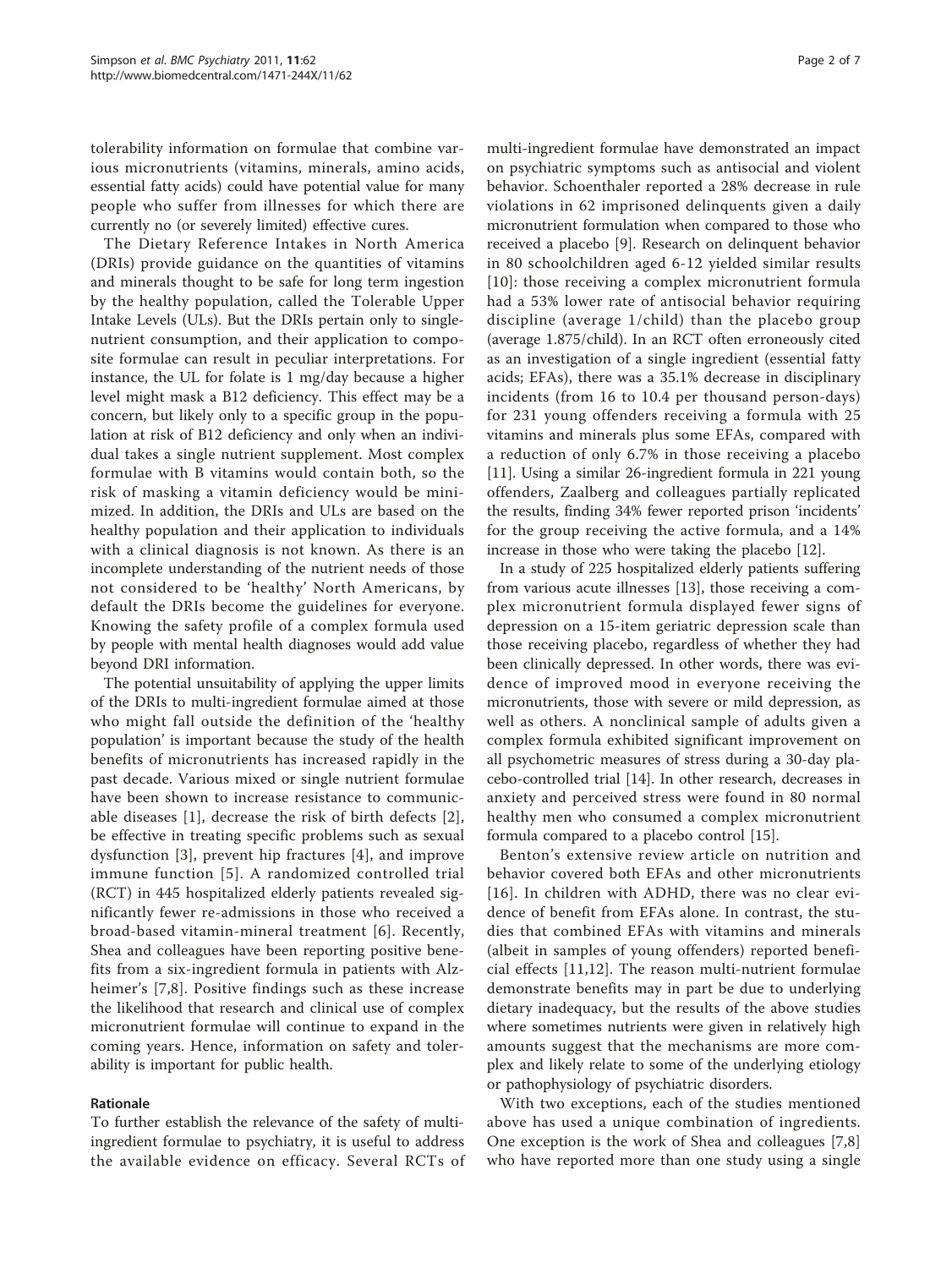formula in various geriatric samples; the other is the study by Zaalberg [[12\]](#page-5-0) which used a very similar formula to the one studied by Gesch [[11](#page-5-0)]. The formulae have varied considerably across studies, consisting of anywhere from three micronutrients to over 20.

There is only one complex micronutrient formula, EMPowerplus (EMP+), which has been studied extensively in mental health, by several research teams. The purpose of this paper is to provide safety and tolerability information on EMP+. In terms of PICOS (participants, interventions, comparisons, outcomes, and study designs), the review was all-inclusive and excluded no known source of data on this formula. Based on the theoretical issues mentioned above, there is reason to predict that this formula will not result in nutrient-related complications. However, it contains 36 ingredients, in a combination that likely does not occur naturally in the habitual intake of North Americans. Prior to any conclusions on potential efficacy, empirical data on its safety is essential for evaluating its potential for harm. With respect to the DRIs, there are four ingredients that exceed the ULs (cf. Table 1 for dose details and comparison to ULs), but none exceeds the Lowest Observed Adverse Event Level, and as explained in Table 1, surpassing the ULs for those four nutrients appears to be of no concern with respect to a complex formula's safety.

# **Methods**

## Data Sources

Medline was searched for empirical reports on EMP+ since the formula was developed in the late 1990s, and all investigators known by the authors and by the manufacturers were contacted. No report, published or unpublished, was excluded from this systematic review, and Additional File three contains all the data on EMP+ that is in existence up to the present time. Hence the data summarized here are not subject to reporting or publication bias, and there were no simplifying assumptions made that affected selection of data to be included. The data capture and preparation of the manuscript have followed PRISMA guidelines (refer to Additional Files [1](#page-5-0) and [2](#page-5-0) for the PRISMA checklist and flowchart).

The 36 ingredients of EMP+ are primarily vitamins and minerals. (All ingredients are listed on the developer's website (<http://www.Truehope.com>): 14 vitamins, 16 minerals, 3 amino acids, and 3 antioxidants.) There are currently 12 publications on EMP+ in the psychiatry and psychology literature, and other research is under review and in progress. So far research has emerged from three countries (Canada, New Zealand, the U.S.), involving scientists at multiple academic institutions, in addition to replications by clinicians in their private practices; none of the studies have been financially

| Table 1 Comparison of EMPowerplus ingredients with |  |  |
|----------------------------------------------------|--|--|
| <b>Tolerable Upper Intake Levels (ULs)</b>         |  |  |

|                         | Amount in a typical<br>therapeutic dose,<br>15 capsules daily | UL              |
|-------------------------|---------------------------------------------------------------|-----------------|
| Vitamin A               | 5,760 IU                                                      | 10,000 IU       |
| Vitamin C               | 600 mg                                                        | 2,000 mg        |
| <b>Vitamin D</b>        | 1,440 IU                                                      | 2,000 IU        |
| <b>Vitamin E</b>        | 360 IU                                                        | 1,500 IU        |
| <b>Vitamin B1</b>       | 18 mg                                                         | none set        |
| <b>Vitamin B2</b>       | 13.5 mg                                                       | none set        |
| <sup>a</sup> Vitamin B3 | 90 mg                                                         | 35 mg           |
| <b>Vitamin B5</b>       | 21.6 mg                                                       | none set        |
| <b>Vitamin B6</b>       | 36 mg                                                         | 100 mg          |
| <b>bFolate</b>          | 1,440 mcg                                                     | 1,000 mcg       |
| Vitamin B-12            | 900 mcg                                                       | none set        |
| <b>Vitamin H</b>        | 1,080 mcg                                                     | none set        |
| Calcium                 | 1,320 mg                                                      | 2,500 mg        |
| Phosphorous             | 840 mg                                                        | 4,000 mg        |
| <sup>c</sup> Magnesium  | 600 mg                                                        | 350 mg          |
| Potassium               | 240 mg                                                        | none set        |
| lodine                  | 204 mcg                                                       | 1,100 mcg       |
| dzinc                   | 48 mg                                                         | 40 mg           |
| Selenium                | 204 mcg                                                       | 400 mcg         |
| Copper                  | 7.2 mg                                                        | $10 \text{ mg}$ |
| Manganese               | 9.6 mg                                                        | $11 \text{ mg}$ |
| Chromium                | 624 mcg                                                       | none set        |
| Molybdenum              | 144 mcg                                                       | 2,000 mcg       |
| Iron                    | 13.74 mg                                                      | 45 mg           |

Plus a proprietary formula of dl-phenylalanine, glutamine, citrus bioflavonoids, grape seed extract, choline bitartrate, inositol, ginkgo biloba, methionine, germanium sesquioxide, boron, vanadium, nickel.

For four ingredients, the amount in the full daily dose exceeds the tolerable upper intake levels (UL) set by the National Academy of Sciences:

<sup>a</sup> The B3 (niacinamide) UL was set at 35 mg to prevent skin flushing, and is not based on a safety concern. The EMP+ B3 exceeds that UL, but there have been no reports of skin flushing problems in people taking this formula up to this point.

<sup>b</sup> The folate UL was set at 1 mg to prevent masking a vitamin B12 deficiency. But of course, vitamin B12 deficiencies are unlikely to occur in someone taking this formula, because of the B12 content.

 $c$  The magnesium UL of 350 mg was set because of concerns regarding diarrhea, but there do not appear to be any safety concerns.

<sup>d</sup> The zinc UL is set at 40 mg, but the primary safety concern is that higher levels may result in an imbalance of copper. This is unlikely to occur in someone taking this formula, because of the copper content.

sponsored by the company. Although not yet studied in an RCT, the results of case-control designs, case studies using with-subject crossover designs, open-label case series, case reports with extensive historical treatment information, and two large database analyses are sufficiently promising to suggest that the formula may have some efficacy in the treatment of mood and anxiety symptoms in both adults and children [\[17-28](#page-6-0)].

Concerns about the potential for adverse effects are not equal across the ingredients contained in EMP+. For example, many of the nutrients are considered to be safe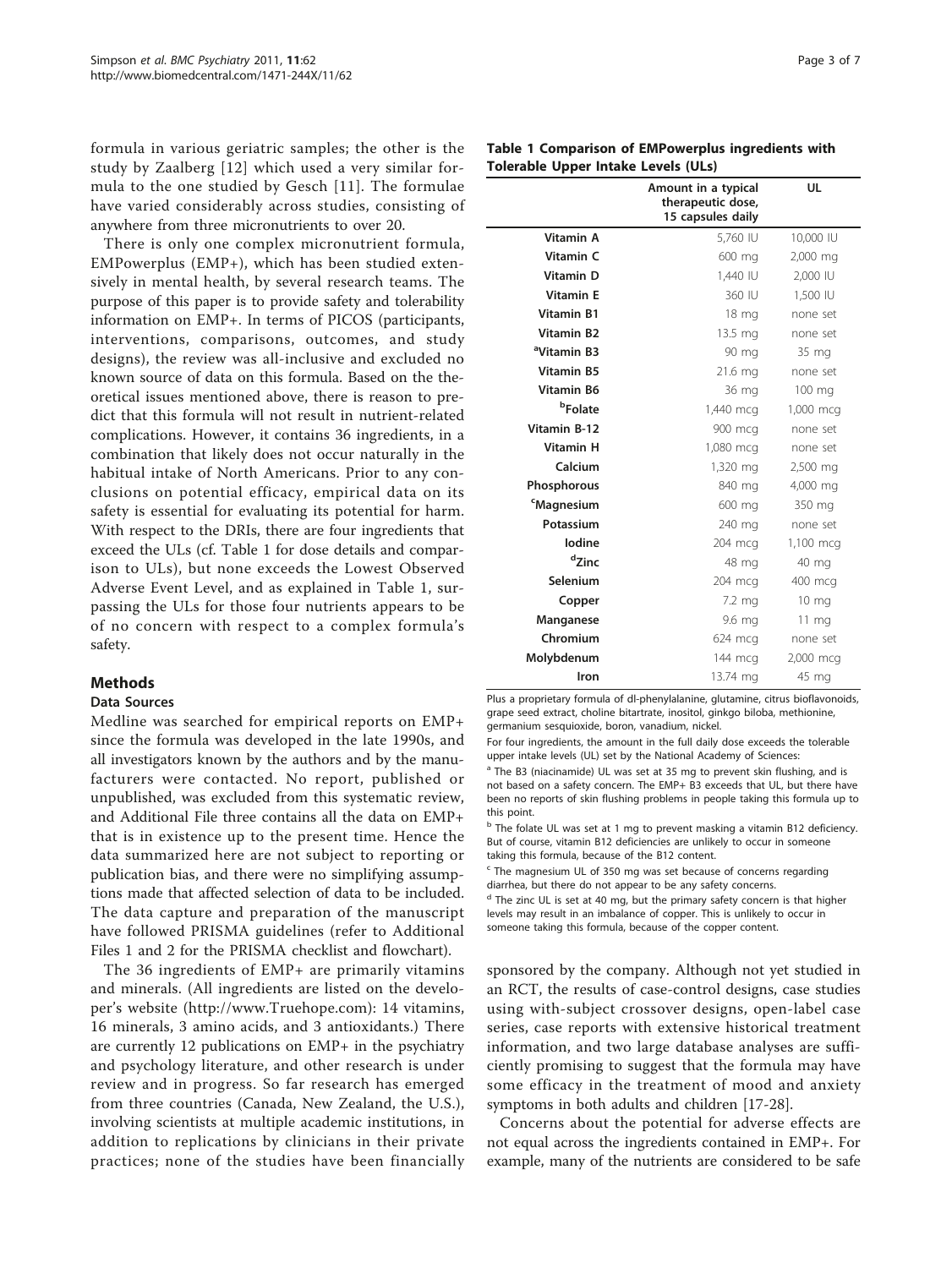at up to 100 times the recommended nutrient intakes, because they are water soluble or because they are ubiquitous in our diet (Marks 1989): e.g., vitamins B1 (thiamine), B2 (riboflavin), B9 (folic acid), B12 (cobalamin), C (ascorbic acid), biotin, and pantothenic acid. In some cases such as riboflavin, it appears "that it is not possible to achieve a toxic dose by the oral route" [[29](#page-6-0)]. In contrast, ingredients such as vitamin A (retinol), vitamin D (calciferols), vitamin B6 (pyridoxine), manganese, and vanadium bear closer scrutiny either because they are fat-soluble and stored in lipids, or because of insufficient existing information on safe doses for chronic ingestion.

When considering the safety and tolerability information on EMP+, the situation is complicated by the fact that the preparation has changed over time. Publications from 2001-4 used an older version that was often associated with digestive problems. At the end of 2002 the manufacturing process changed, most notably pulverizing the mineral particle size to <15 microns. The result decreased the formula's bulkiness, thereby requiring consumption of fewer capsules. Despite this physical change, the 36 ingredients have remained constant.

## Results

#### Safety

Biological data on safety from 144 children and adults were available from six datasets (studies #1, 2, 3, 4, 7, 8 in Additional File [3\)](#page-5-0). In these reports, there was not a single reported occurrence of a clinically meaningful negative outcome/effect or an abnormal blood test that could be attributed to toxicity.

The earliest pilot study (#8 in Additional File [3\)](#page-5-0) was conducted by some of the present authors about 10 years ago with the earlier version of EMP+. Each of the 12 pediatric participants had a complete physical exam by the study physician prior to entering the trial, which was a within-subject crossover design. In each of the fourweek segments, routine blood samples were collected, and heart rate and blood pressure were recorded. Although never submitted for publication, the results were described elsewhere [\[20\]](#page-6-0). An unpublished survey by the manufacturer (#7 in Additional File [3\)](#page-5-0) resulted in the voluntary submission of blood test results by 27 adults that were reviewed and evaluated by a member of our team (JSAS). This information was requested to assist in assembling safety data for submission to a federal regulatory agency (Health Canada) in relation to academic research on the product. As with the first pilot study, these also were routine blood tests. Three other sources of safety data are studies from North America and New Zealand (#2-4 in Additional File [3\)](#page-5-0), which are important for providing information on long-term exposure (>8 yrs) in both children and adults. In summary, based on these tests, no safety concerns emerged.

The most recent source of safety data (#1 in Additional File [3](#page-5-0)), reported here for the first time, is an RCT in medication-free adults with bipolar disorder carried out in two cities, one in Canada and the other in the United States. Randomization to 8 weeks of the active formula or placebo was followed by an 8-week open label extension. A full laboratory panel (Additional File [4\)](#page-5-0) was completed at baseline, at the end of the randomization phase (Week 8) and at the end of the open label extension phase (Week 16). In addition, a smaller safety panel (hematology, potassium, calcium, alanine aminotransaminase, creatinine and estimated glomerular filtration rate (eGFR)) was performed every two weeks during each study phase. All laboratory results were reviewed on an ongoing basis by the lead psychiatrists at each site (JSAS and ETG) and also by the consulting nephrologist (EB). This study was approved by two Ethics Boards (one in Canada and one in the United States) but was terminated early for methodological and financial reasons; hence, it is informative for safety and tolerability, but not efficacy.

With corrections for multiple comparisons, no significant changes or group differences were noted from baseline screening to the end of the randomization phase or during the open label extension (Additional File [4\)](#page-5-0). In addition, from the start of the open label extension at Week 8 to the end at Week 16, no group differences emerged for any variables. All values remained within normal clinical reference ranges throughout randomization and the open label.

#### **Tolerability**

Adverse event (AE) information was available from 13 reports. Transient nausea and gastrointestinal discomfort were common with the previous version of EMP+ but are no longer a frequent occurrence, so the following results are from the 6 reports that employed the current formula (#1-6 in Additional File [3\)](#page-5-0).

In the two reports by Rucklidge and colleagues (#2, #4 in Additional File [3\)](#page-5-0) AEs were monitored in adults exposed to EMP+ for 8 weeks. In a recent case study [[27\]](#page-6-0), no adverse events occurred. In the case series of 14 adults with ADHD, headache was reported only in the first few weeks for four participants, nausea was reported by two people when consuming the formula on an empty stomach, and one participant had rash during the trial which the consulting psychiatrist reported was unrelated to the intervention as it had also occurred prior to exposure to EMP+.

The case-control study by Mehl-Madrona and colleagues (#3 in Additional File [3\)](#page-5-0) provides unique AE data on the micronutrient formula in comparison to conventional medications [\[17\]](#page-6-0). Systematic monitoring of 22 physical signs and symptoms resulted in a report of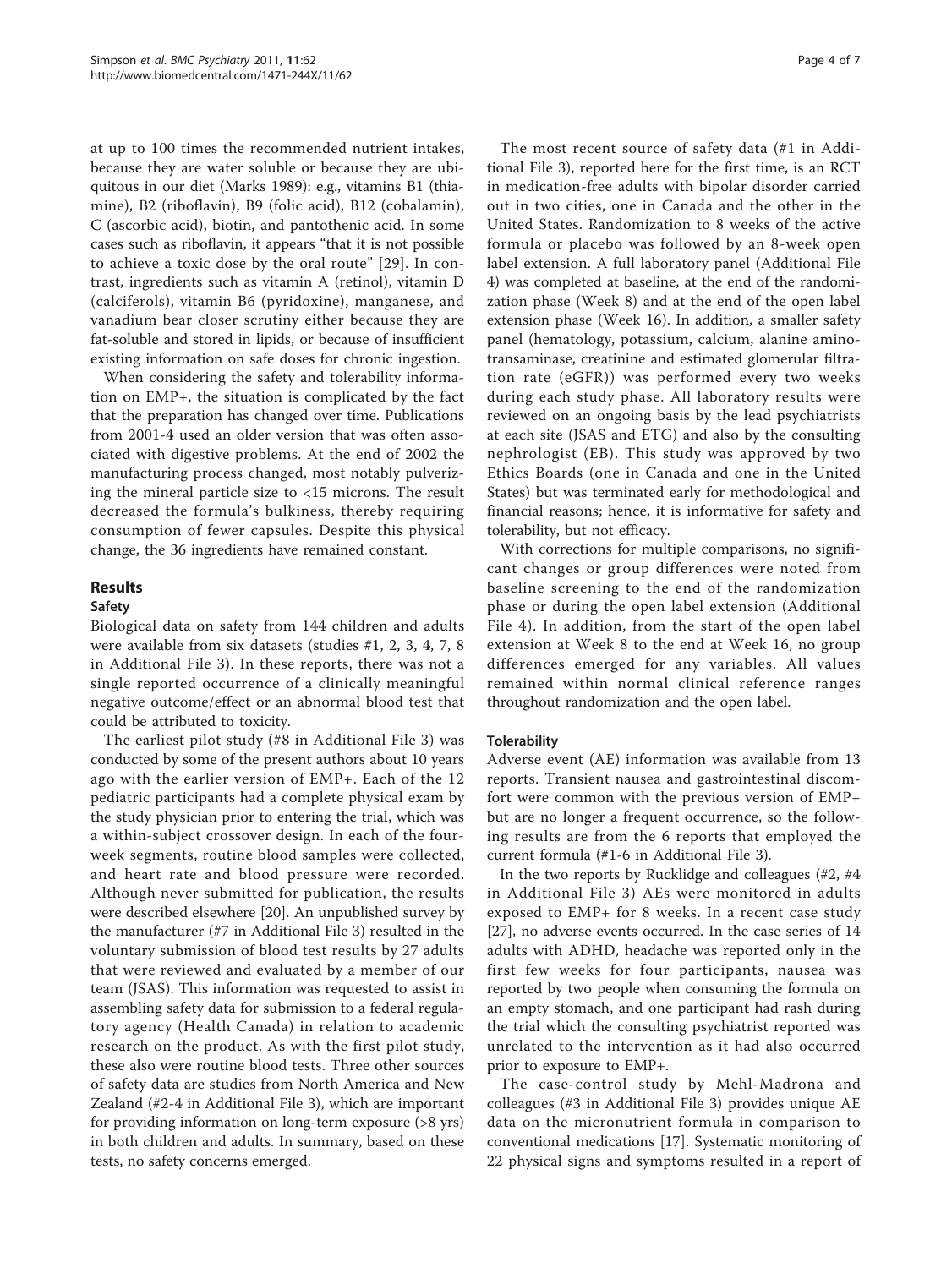33 events affecting 19/44 patients receiving micronutrients, in comparison to 214 AEs from 44/44 patients receiving psychiatric medications. For 9 of the 22 signs and symptoms, individual chi square tests revealed significant group differences, with the micronutrient group always reporting fewer problems: increased appetite (p < .0001), fatigue (p < .0001), drowsiness (p < .0001), vomiting ( $p = 0.015$ ), anxiety ( $p = 0.004$ ), constipation  $(p = 0.026)$ , dry mouth  $(p = 0.026)$ , dyskinesia  $(p = 0.026)$ 0.012), and akathisia ( $p = 0.026$ ). In addition, the 44 children receiving micronutrients gained less weight (t  $(86) = -6.41$ ,  $p < 0.0001$ ), which is unlikely due to growth, as the length of follow-up time for the two groups did not differ.

Two other reports that commented on AEs included extensive case studies of young people with bipolar disorder (#5) and obsessive compulsive disorder (#6) who were successfully treated with EMP+. No safety data were provided, however the authors reported that AEs were monitored but none occurred.

Another source of adverse event data on the current version of EMP+ is the unpublished RCT described above (#1 in Additional File [3](#page-5-0)) in which adverse events were recorded at visits with a study psychiatrist (weekly during the randomization phase, and on four occasions during the open label extension). In total, 32 AEs were reported by 16 of 46 patients, none categorized by the study psychiatrist as being serious. The most commonly reported AEs (Additional File [3](#page-5-0)) were gastrointestinal problems such as nausea, vomiting, and diarrhea (46.9%), followed by headache (18.8%). The intensity of 87.5% of the AEs reported was mild or moderate, and 10% required adjustments in the dosage of the study formula. Four of the AEs (12.5%) were categorized as related to the study medication because the affected subjects had taken the formula on an empty stomach (contrary to instructions), and 16 (50%) of the AEs were categorized as possibly related to the study medication, although none resulted in patient withdrawal. The remaining AEs, most of which had also occurred prior to the study (e.g., eczema), were not thought to be related to the study medication. There was a significant association between the type of AE experienced and whether or not patients were on the active formula or the placebo  $(X^2(5) = 11.91, p = .036)$ : gastrointestinal problems occurred similarly in the two groups, but headaches were more common in the group receiving the active formula. During the conduct of this RCT, in which all subjects had confirmed Bipolar I or II ( $n =$ 46), two participants (both on active treatment) were withdrawn from randomization and moved into the open label phase when their symptoms became worse. One experienced worsening of a hypomanic phase and one of a depressive episode during the 8 weeks of

treatment with EMP+, however both resolved during a further 8 weeks of active open label treatment.

# **Discussion**

The safety data presented here, derived from eight datasets, reveal the absence of clinically meaningful abnormal laboratory values. Similarly, the tolerability data, derived from six overlapping but non-identical datasets, amount to only minor, transitory adverse events, in particular headache and gastrointestinal problems. Given the significant and rapid growth in research on EMP+ as well as its use clinically around the world, the safety and tolerability data presented here are reassuring.

A significant concern of regulatory agencies is that mixtures of ingredients may have effects that are not seen with single ingredients either due to chemical interactions between the ingredients or to pharmacodynamic effects that are not obvious and cannot be studied ex vivo. The current compilation of available safety and tolerability data suggests that these effects are small with respect to EMP+.

There are many limitations to generalizing from these data to other complex formulae. The relationship between nutrition and toxicity is complex and we do not necessarily have a 'gold standard' to assess toxicity. Because of the growing popularity of alternative therapies in the mental health field, it would be interesting to compare EMP+ to conventional medication treatment. To date, only one study permitted such a direct assessment. In 44 patients taking micronutrients, matched in a case-control design with 44 treated with medication, all patients were reported to have normal laboratory values in repeated blood tests [[17\]](#page-6-0). With respect to tolerability, by far the majority of AEs (214/246) were reported by the 44 children receiving conventional medication, who also had significant weight gain. Finally, we note that there is nothing in this review that evaluates the efficacy of treatment with either this or any other complex nutrient formula. No RCTs on this formula have yet been published.

Safety represents at least two different issues - safe with respect to general health or metabolic issues, and safe with respect to combining the formula with psychiatric medications. A significant limitation in the generalization of the results of this review is that only the first issue is addressed here. Given that mental health patients are heterogeneous with respect to genetic and metabolic profiles and that even the most well defined psychiatric conditions have no common known specific etiology, it is not surprising that addition of micronutrients to a pre-existing medication regimen is likely to be accompanied by complex interactions, which, if approached with insufficient caution, will result in unintended consequences. Based on the limited information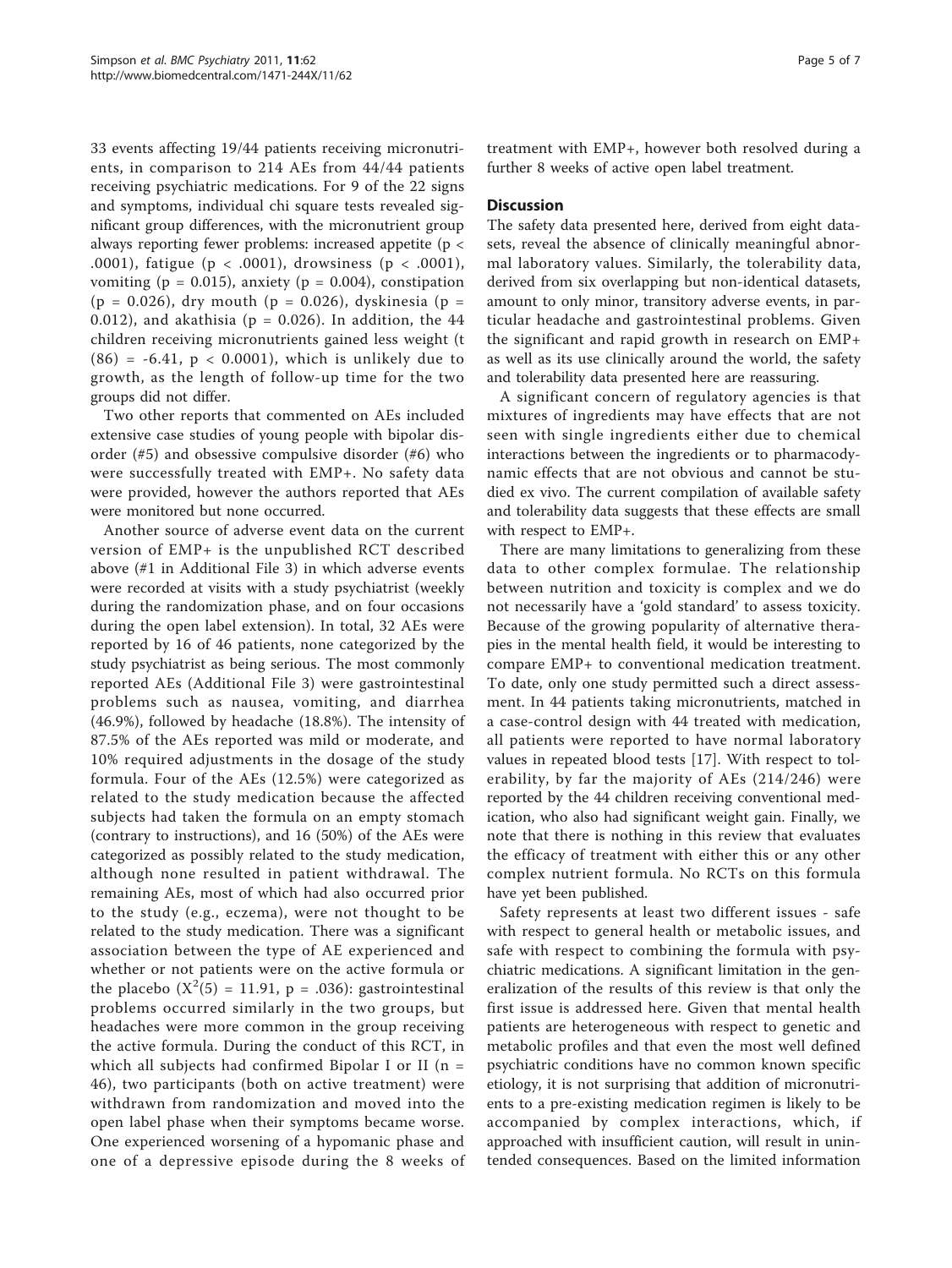<span id="page-5-0"></span>in individuals treated with medication, we recommend that, not withstanding our findings of general safety of the formula when used in medication-free patients, use of multi-nutrient formulations as an adjunct should be monitored closely and with full attention to the possibility that optimum dosing of psychotropic agents may require significant adjustments. Recent data from a review of this issue revealed findings that are consistent with the interactions reported for EMP+: enhanced response to pharmaceuticals, especially in patients with depression and bipolar disorder [\[30\]](#page-6-0).

# Conclusions

Although the safety and tolerability data reported here cannot be generalized to all complex micronutrient formulae, there are several reasons why it is particularly important to attend to the EMP+ reports. First, to the best of our knowledge, it has the largest number of ingredients (36) of any formula reported in the scientific literature. Second, there is more published and ongoing research on this formula for mental health than on any other complex formula anywhere in the world. Third, it is the formula for which research is primarily focused on mental disorders. And fourth, the hypothetical harm from consuming this formula has been an obstacle to scientists wanting to test its efficacy in specific mental health conditions.

# Additional material

[Additional file 1: P](http://www.biomedcentral.com/content/supplementary/1471-244X-11-62-S1.DOC)RISMA 2009 Checklist. This file contains a completed PRISMA checklist.

[Additional file 2: P](http://www.biomedcentral.com/content/supplementary/1471-244X-11-62-S2.DOC)RISMA flowchart. This file contains a PRISMA flowchart for this Systematic Review.

[Additional file 3: S](http://www.biomedcentral.com/content/supplementary/1471-244X-11-62-S3.DOC)tudies with safety and tolerability information, in chronological order. This file contains a table that lists all eight of the studies evaluated for this Systematic Review.

[Additional file 4: P](http://www.biomedcentral.com/content/supplementary/1471-244X-11-62-S4.DOC)anels during the RCT. This file contains a table that lists all of the laboratory results from participants who were in the randomized controlled trial.

#### Acknowledgements

No specific funding supported this compilation of existing data, but SGC and BJK thank the Alberta Children's Hospital Foundation and the Alberta Children's Hospital Research Institute of the Faculty of Medicine for ongoing support. We thank Drs. H. Chuang, T. Culver, and M. Filyk for their assistance in carrying out some of the cited research.

#### Author details

<sup>1</sup>Department of Psychiatry and Department of Oncology, University of Calgary, Calgary, Alberta, Canada. <sup>2</sup>Behavioural Research Unit, Alberta Children's Hospital, Calgary, Alberta, Canada. <sup>3</sup>San Diego, California, USA.<br><sup>4</sup>Dopartment of Agricultural Eood and Nutritional Science, University of Department of Agricultural, Food and Nutritional Science, University of Alberta, Edmonton, Alberta, Canada. <sup>5</sup>Department of Medicine, University of Calgary, and Foothills Medical Center, Calgary, Alberta, Canada. <sup>6</sup>Department of Pediatrics and Department of Community Health Sciences, University of Calgary, Calgary, Alberta, Canada. <sup>7</sup>Behavioural Research Unit, Alberta Children's Hospital, 2888 Shaganappi Trail NW, Calgary, AB T3B 6A8 Canada.

#### Authors' contributions

All authors have made substantial contributions to the conception and interpretation of the data presented here. JSAS, SGC, CF, and BJK drafted the manuscript and worked on successive revisions. ETG, CF, and EB were all involved in design and implementation of some of the data collection, as well as interpretation of the results. All authors read drafts near the completion of writing, and all have given final approval of the version submitted for publication.

#### Competing interests

The authors declare that they have no competing interests.

Received: 21 October 2010 Accepted: 18 April 2011 Published: 18 April 2011

#### References

- 1. Barringer T, Kirk J, Santaniello A, Foley K, Michielutte R: [Effect of a](http://www.ncbi.nlm.nih.gov/pubmed/12614088?dopt=Abstract) [multivitamin and mineral supplement on infection and quality of life: A](http://www.ncbi.nlm.nih.gov/pubmed/12614088?dopt=Abstract) [randomized, double-blind, placebo-controlled trial.](http://www.ncbi.nlm.nih.gov/pubmed/12614088?dopt=Abstract) Ann Intern Med 2003, 138:365-371.
- 2. Correa A, Botto L, Liu Y, Mulinare J, Erickson JD: [Do multivitamin](http://www.ncbi.nlm.nih.gov/pubmed/12728128?dopt=Abstract) [supplements attenuate the risk for diabetes-associated birth defects?](http://www.ncbi.nlm.nih.gov/pubmed/12728128?dopt=Abstract) Pediatrics 2003, 111(5 Part 2):1146-1151.
- Ito TY, Trant AS, Polan ML: [A double-blind placebo-controlled study of](http://www.ncbi.nlm.nih.gov/pubmed/11554217?dopt=Abstract) [ArginMax, a nutritional supplement for enhancement of female sexual](http://www.ncbi.nlm.nih.gov/pubmed/11554217?dopt=Abstract) [function.](http://www.ncbi.nlm.nih.gov/pubmed/11554217?dopt=Abstract) J Sex Marital Ther 2001, 27(5):541-549.
- 4. Sato Y, Honda Y, Iwamoto J, Kanoko T, Satoh K: [Effect of folate and](http://www.ncbi.nlm.nih.gov/pubmed/15741530?dopt=Abstract) [mecobalamin on hip fractures in patients with stroke: A randomized](http://www.ncbi.nlm.nih.gov/pubmed/15741530?dopt=Abstract) [controlled trial.](http://www.ncbi.nlm.nih.gov/pubmed/15741530?dopt=Abstract) JAMA 2005, 293(9):1082-1088.
- 5. Mitchell BL, Ulrich CM, McTiernan A: Supplementation with vitamins or minerals and immune function: can the elderly benefit? Nutr Res 2003, 23:1117-1139.
- 6. Gariballa S, Forster S, Walters S, Powers H: [A randomized, double-blind,](http://www.ncbi.nlm.nih.gov/pubmed/16887416?dopt=Abstract) [placebo-controlled trial of nutritional supplementation during acute](http://www.ncbi.nlm.nih.gov/pubmed/16887416?dopt=Abstract) [illness.](http://www.ncbi.nlm.nih.gov/pubmed/16887416?dopt=Abstract) Am J Med 2006, 119(8):693-699.
- 7. Remington R, Chan A, Paskavitz J, Shea TB: [Efficacy of a vitamin/](http://www.ncbi.nlm.nih.gov/pubmed/19056706?dopt=Abstract) [nutriceutical formulation for moderate-stage to later-stage Alzheimer](http://www.ncbi.nlm.nih.gov/pubmed/19056706?dopt=Abstract)'s [disease: a placebo-controlled pilot study.](http://www.ncbi.nlm.nih.gov/pubmed/19056706?dopt=Abstract) Am J Alzheimers Dis Other Demen 2009, 24(1):27-33.
- 8. Chan A, Paskavitz J, Remington R, Rasmussen S, Shea T: Efficacy of a vitamin/nutriceutical formulation for early-stage Alzheimer's Disease: A 1-year, open-label pilot study with a 16-month caregiver extension. Am J Alzheimers Dis Other Demen 2009, 23(6):571-585.
- 9. Schoenthaler S, Amos S, Doraz W, Kelly MA, Muedeking G, Wakefield J Jr: The effect of randomized vitamin-mineral supplementation on violent and non-violent antisocial behavior among incarcerated juveniles. J Nutr Environ Med 1997, 7(4):343-352.
- 10. Schoenthaler SJ, Bier ID: The effect of vitamin-mineral supplementation on juvenile delinquency among American schoolchildren: A randomized, double-blind placebo-controlled trial. J Altern Complement Medicine 2000, 6:7-17.
- 11. Gesch CB, Hammon SM, Hampson SE, Eves A, Crowder MJ: [Influence of](http://www.ncbi.nlm.nih.gov/pubmed/12091259?dopt=Abstract) [supplementary vitamins, minerals and essential fatty acids on the](http://www.ncbi.nlm.nih.gov/pubmed/12091259?dopt=Abstract) [antisocial behaviour of young adult prisoners.](http://www.ncbi.nlm.nih.gov/pubmed/12091259?dopt=Abstract) Br J Psychiatry 2002, 181:22-28.
- 12. Zaalberg A, Nijman H, Bulten E, Stroosma L, van der Staak C: Effects of nutritional supplements on aggression, rule-breaking, and psychopathology among young adult prisoners. Aggressive Behav 2010, 36:117-126.
- 13. Gariballa S, Forster S: [Effects of dietary supplements on depressive](http://www.ncbi.nlm.nih.gov/pubmed/17662509?dopt=Abstract) [symptoms in older patients: a randomised double-blind placebo](http://www.ncbi.nlm.nih.gov/pubmed/17662509?dopt=Abstract)[controlled trial.](http://www.ncbi.nlm.nih.gov/pubmed/17662509?dopt=Abstract) Clin Nutr 2007, 26(5):545-551.
- 14. Schlebusch L, Bosch BA, Polglase G, Kleinschmidt I, Pillay BJ, Cassimjee MH: [A double-blind, placebo-controlled, double-centre study of the effects of](http://www.ncbi.nlm.nih.gov/pubmed/11234653?dopt=Abstract) [an oral multivitamin-mineral combination on stress.](http://www.ncbi.nlm.nih.gov/pubmed/11234653?dopt=Abstract) S Afr Med J 2000, 90(12):1216-1223.
- 15. Carroll D, Ring C, Suter M, Willemsen G: [The effects of an oral](http://www.ncbi.nlm.nih.gov/pubmed/10907676?dopt=Abstract) [multivitamin combination with calcium, magnesium, and zinc on](http://www.ncbi.nlm.nih.gov/pubmed/10907676?dopt=Abstract) [psychological well-being in healthy young male volunteers: a double](http://www.ncbi.nlm.nih.gov/pubmed/10907676?dopt=Abstract)[blind placebo-controlled trial.](http://www.ncbi.nlm.nih.gov/pubmed/10907676?dopt=Abstract) Psychopharmacology (Berl) 2000, 150(2):220-225.